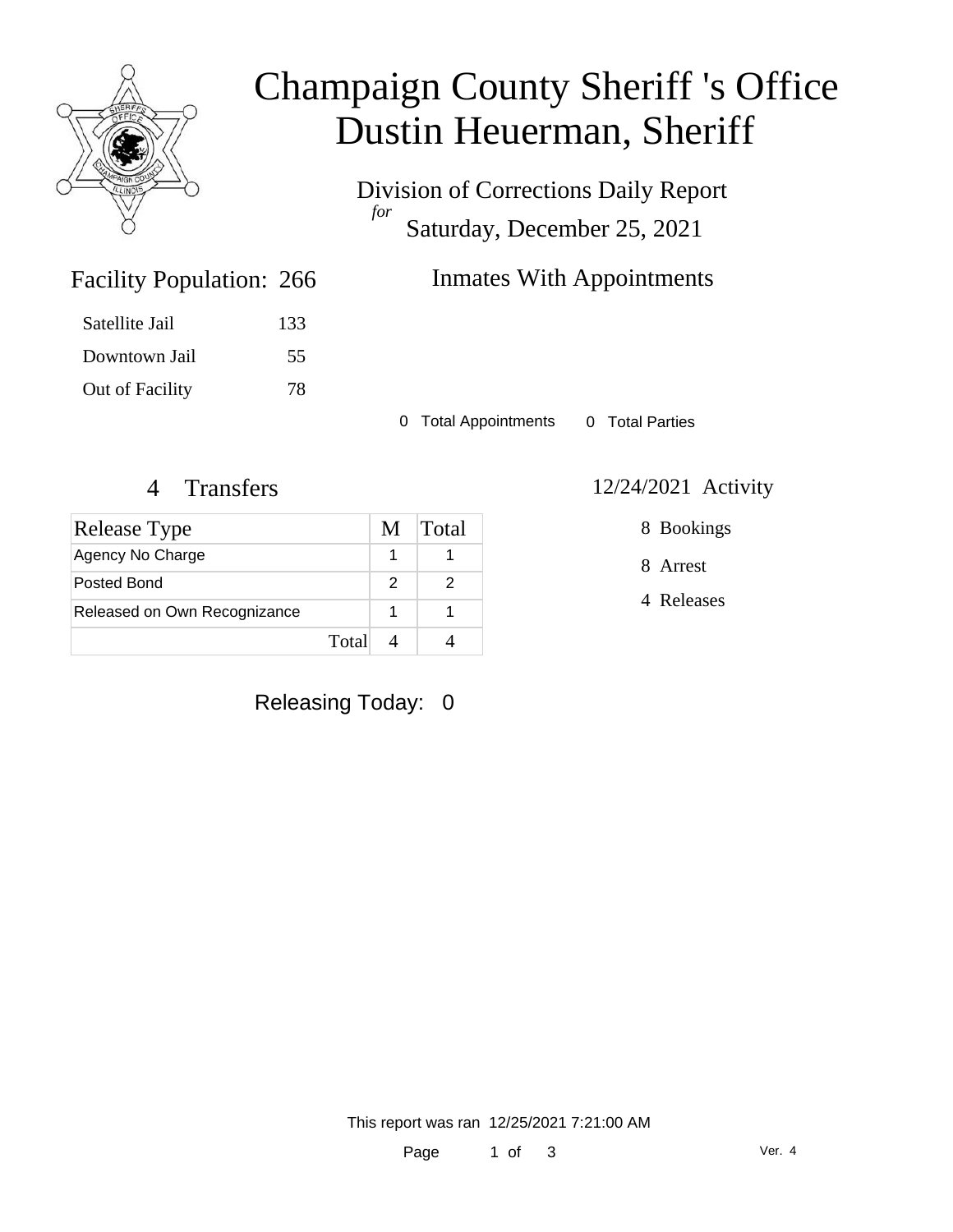

# Champaign County Sheriff 's Office Dustin Heuerman, Sheriff

Division of Corrections Daily Report *for* Saturday, December 25, 2021

#### Custody Status Count

- Electronic Home Dentention 17
	- Felony Arraignment 10
	- Felony Pre-Sentence 7
		- Felony Pre-Trial 203
	- Felony Pre-Trial DUI 3
	- Felony Sentenced CCSO 3
	- Felony Sentenced IDOC 10
		- Hold Other 2
	- Misdemeanor Arraignment 3
		- Misdemeanor Other 1
		- Misdemeanor Pre-Trial 1
- Misdemeanor Sentenced CCSO 2
	- Petition to Revoke 1
	- Remanded to DHS 2
	- Traffic Sentenced CCSO 1
		- Total 266

This report was ran 12/25/2021 7:21:00 AM